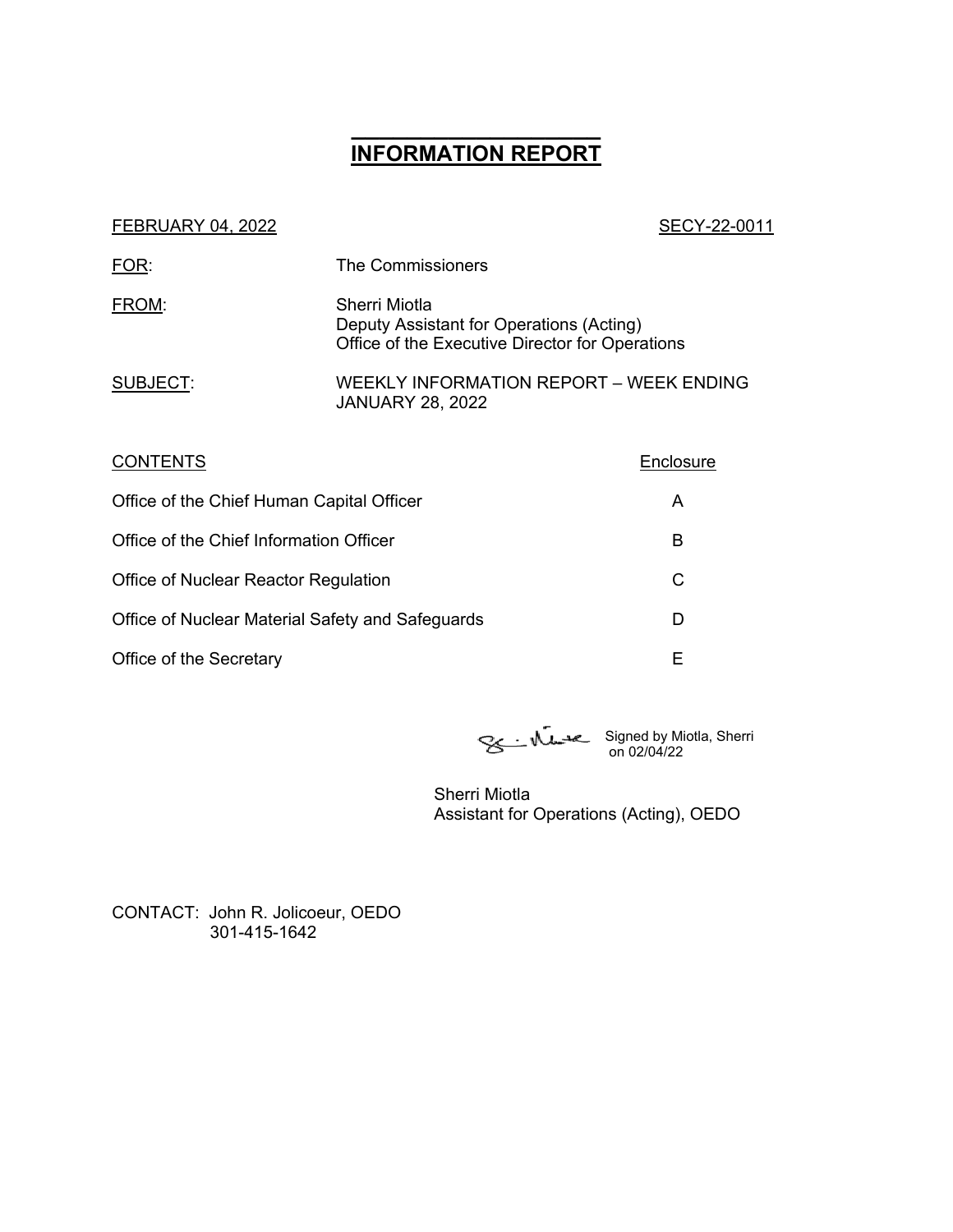## SUBJECT: WEEKLY INFORMATION REPORT – WEEK ENDING JANUARY 28, 2022, DATED FEBRUARY 04, 2022

## **DISTRIBUTION**:

EDO R/F AO R/F

| <b>ADAMS Accession No:</b> | ML22033A208       | *via e-mail |  |
|----------------------------|-------------------|-------------|--|
| <b>OFFICE</b>              | <b>OEDO</b>       | OEDO/AO     |  |
| <b>NAME</b>                | <b>JJolicoeur</b> | SMiotla     |  |
| <b>DATE</b>                | 2/03/2022         | 2/04/2022   |  |
| ------                     |                   |             |  |

 **OFFICIAL RECORD COPY**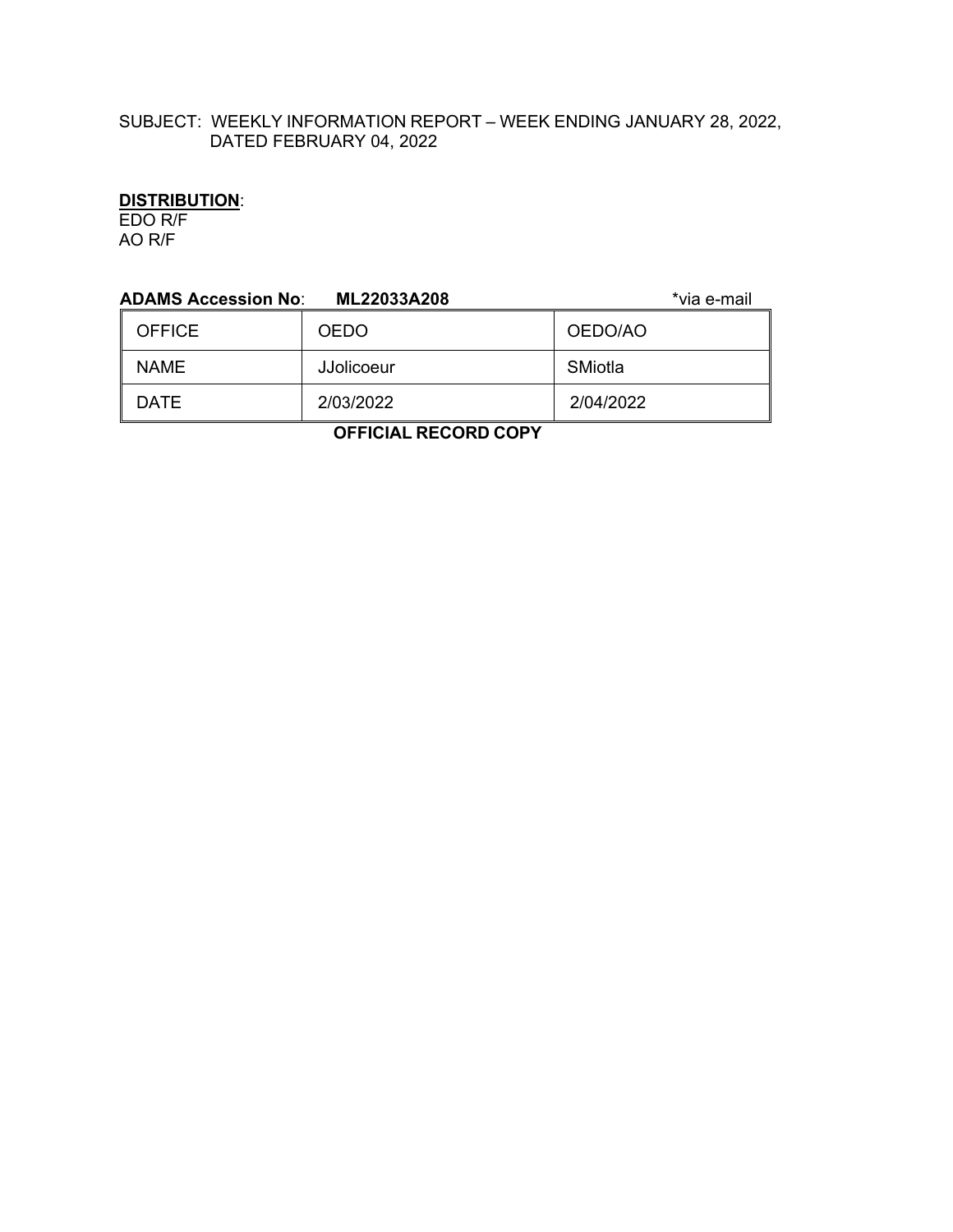## **Office of the Chief Human Capital Officer Items of Interest Week Ending January 28, 2022**

| <b>ARRIVALS</b>           |                                    |             |
|---------------------------|------------------------------------|-------------|
| <b>CHESHARECK, DANA</b>   | SUPPORT SERVICES ASSISTANT         | R-III       |
| <b>GUILLARD, JENNIFER</b> | <b>TECHNICAL ASSISTANT</b>         | R-II        |
| <b>HAGEN, MARK</b>        | <b>REACTOR INSPECTOR</b>           | $R$ -II     |
| HUDSON, JUSTIN            | <b>PROJECT MANAGER</b>             | <b>NRR</b>  |
| THOMSON, BERNADINE*       | DEP DIR DIV OF NEW AND RENEWED LIC | <b>NRR</b>  |
| <b>RETIREMENTS</b>        |                                    |             |
| DEMBEK, STEPHEN           | <b>SENIOR PROJECT MANAGER</b>      | <b>NMSS</b> |
| MONARQUE, STEPHEN R.      | <b>RESIDENT INSPECTOR (PWR)</b>    | $R-I$       |
| WEIDNER, TARA L.          | <b>SENIOR HEALTH PHYSICIST</b>     | $R-I$       |
| <b>DEPARTURES</b>         |                                    |             |
| ZIMET, LORI K.            | <b>TECHNICAL ASSISTANT</b>         | <b>OCIO</b> |
|                           |                                    |             |

\*Repeated from last week due to change in reporting date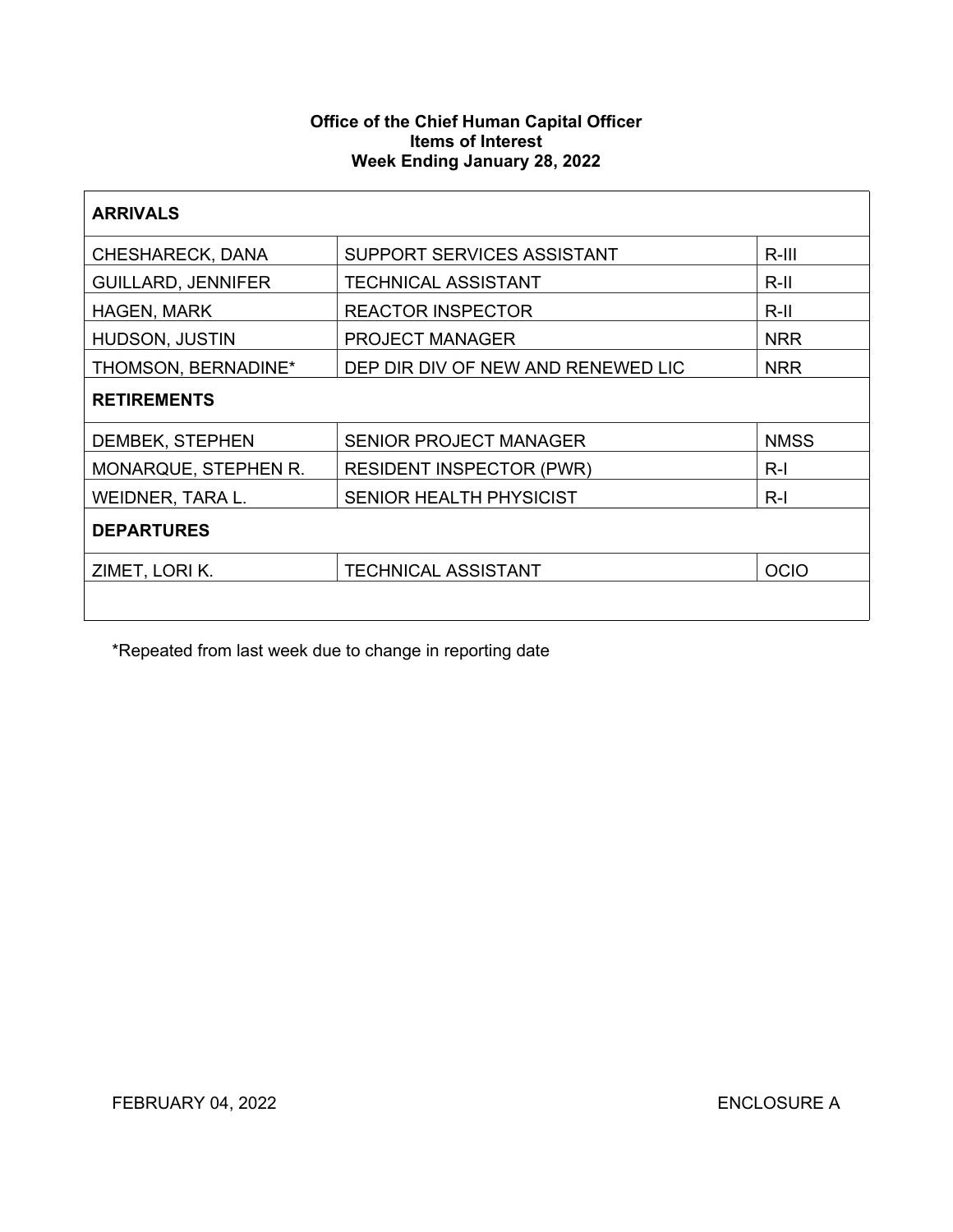## **Office of the Chief Information Officer Items of Interest Week Ending January 28, 2022**

Freedom of Information Act (FOIA) and Privacy Act (PA) Requests, Appeals, and Consultations Received During the Period of January 21 – January 28, as submitted by requester

| <b>Tracking</b><br><b>Number</b> | Requester's<br><b>Name</b> | Requester's<br>Organization | <b>Request Description</b>                                                                                                                                                                                                                                                                                                                                                                                                                                                                                                                                                                                                         | <b>Received</b><br><b>Date</b> |
|----------------------------------|----------------------------|-----------------------------|------------------------------------------------------------------------------------------------------------------------------------------------------------------------------------------------------------------------------------------------------------------------------------------------------------------------------------------------------------------------------------------------------------------------------------------------------------------------------------------------------------------------------------------------------------------------------------------------------------------------------------|--------------------------------|
| 2022-<br>000071                  | Ashley M.<br>Gjovik        |                             | Any and all records related to<br>825 Stewart Drive, Sunnyvale,<br>California, timeframe<br>1963-2000                                                                                                                                                                                                                                                                                                                                                                                                                                                                                                                              | 01/21/2022                     |
| 2022-<br>000072                  | <b>Chris Nelson</b>        | Judicial Watch,<br>Inc.     | Any and all records maintained<br>by the U.S. Nuclear<br><b>Regulatory Commission</b><br>including memoranda, draft<br>memoranda, reports, email<br>communications, email chains,<br>investigative reports and other<br>communications or data<br>concerning instances of lost or<br>stolen radioactive materials,<br>transport of unlicensed<br>radioactive material through<br>U.S. ports of entry, radiation<br>overexposures, leaking<br>sources of radioactive<br>material, or other adverse<br>events involving radioactive<br>material. Please provide<br>records for the period<br>January 1, 2019 to<br>January 24, 2022. | 01/24/2022                     |
| 2022-<br>000073                  | <b>Neel Nayar</b>          | Solon High<br>School        | Your agency's previous Fiscal<br>Year (FY) 21 and current<br>(FY22) contract for your FOIA<br>case processing software with<br>cost information included. Any<br>additional contracts and costs<br>directly related to FOIA<br>processing (for example,<br>Adobe, Video/Audio redaction<br>software, contract support).<br>Your agency's Annual Budget<br>for your FOIA team- looking for<br>a total cost of operation.<br>Training materials on FOIA<br>case processing.                                                                                                                                                          | 01/27/2022                     |

FEBRUARY 04, 2022 **Enclosure B**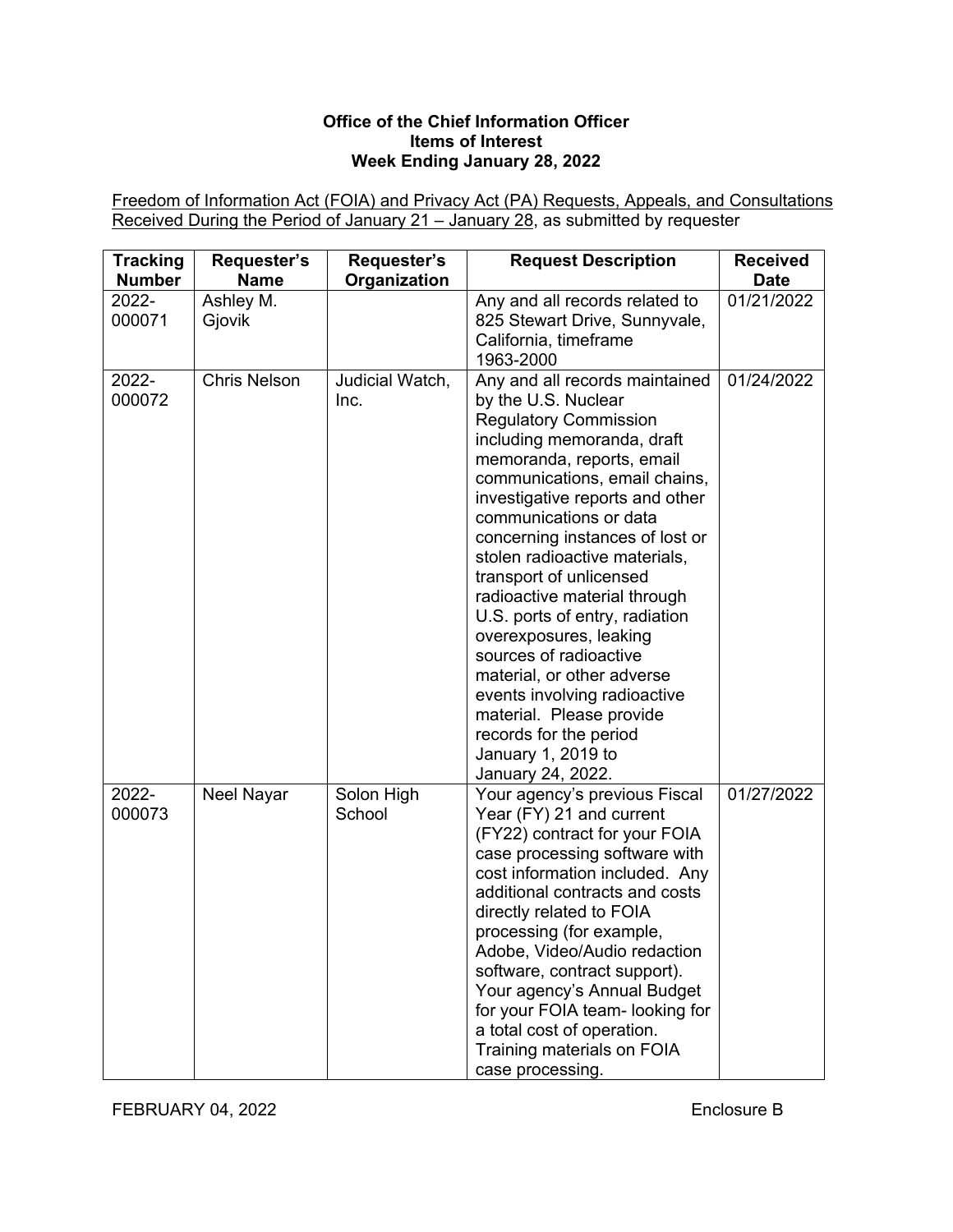### **Office of Nuclear Reactor Regulation (NRR) Items of Interest Week Ending January 28, 2021**

## **NRC Grants COVID-19 Related Exemption to Arizona Public Service Company**

On January 21, 2022, the NRC granted an exemption (Agencywide Document Access Management System [ADAMS] Accession No. [ML22020A040](https://adamsxt.nrc.gov/navigator/AdamsXT/content/downloadContent.faces?objectStoreName=MainLibrary&vsId=%7bF8052AFD-2BAC-C49B-AF34-7E7786400000%7d&ForceBrowserDownloadMgrPrompt=false)) to Arizona Public Service Company for Palo Verde Nuclear Generating Station, Units 1, 2, and 3 from specific requirements of Title 10 of the *Code of Federal Regulations* (10 CFR) Part 26, "Fitness for Duty Programs," Section 26.205, "Work hours." This exemption is related to COVID-19. The staff reviewed the proposed exemption and determined that pursuant to 10 CFR 26.9, the exemption is authorized by law, will not endanger life or property or the common defense and security, and is otherwise in the public interest.

## **NRC Staff Share Risk Information with Federal Agencies**

On January 21, 2022, the NRC staff briefed the National Academies of Sciences (NAS) committee that is independently examining the Federal Aviation Administration's (FAA's) risk assessment approach. The U.S. Congress mandated the FAA to enter into an agreement with the NAS to develop a report regarding the methodology and effectiveness of the Transport Airplane Risk Assessment Methodology (TARAM) process. The FAA uses TARAM to identify potential risks in currently operating airplanes; and inform FAA officials if they need to take action to prevent potential accidents. Per the NAS committee's request, the NRC staff presented on the application of risk informed decision making (RIDM), probabilistic risk assessment (PRA) technology, and human reliability assessment (HRA) methods in the NRC's oversight and inspection of reactors. The staff presented on the NRC's evolutionary use of PRA and RIDM in the agency's work, the Reactor Oversight Process and incident investigation framework, related infrastructure, decision making process, and treatment of emergent safety issues including use of enterprise risk management and the BeRiskSMART initiative. Staff presented the technology inclusive Integrated Human Event Analysis System for Event and Condition Assessment methodology. This advanced HRA method is a planned upgrade to NRC's existing HRA tools used to support the Reactor Oversight Process (ROP) and other programs.

## **NRC Approves a Notice of Enforcement Discretion (NOED) for Millstone Power Station, Unit No. 3**

On January 26, 2022, Region I approved a NOED request from Dominion Energy for Millstone Power Station, Unit No. 3. The NOED provides additional time to allow the licensee to make necessary repairs to a charging and reactor plant cooling water pump area exhaust fan. Specifically, the NRC determined that it was appropriate to exercise discretion for 72 hours beyond the technical specification allowed outage time to allow the licensee to perform repairs to the affected component, restore the affected system to operable status, and avoid an unnecessary shutdown of the reactor without a corresponding benefit to public health and safety of the environment.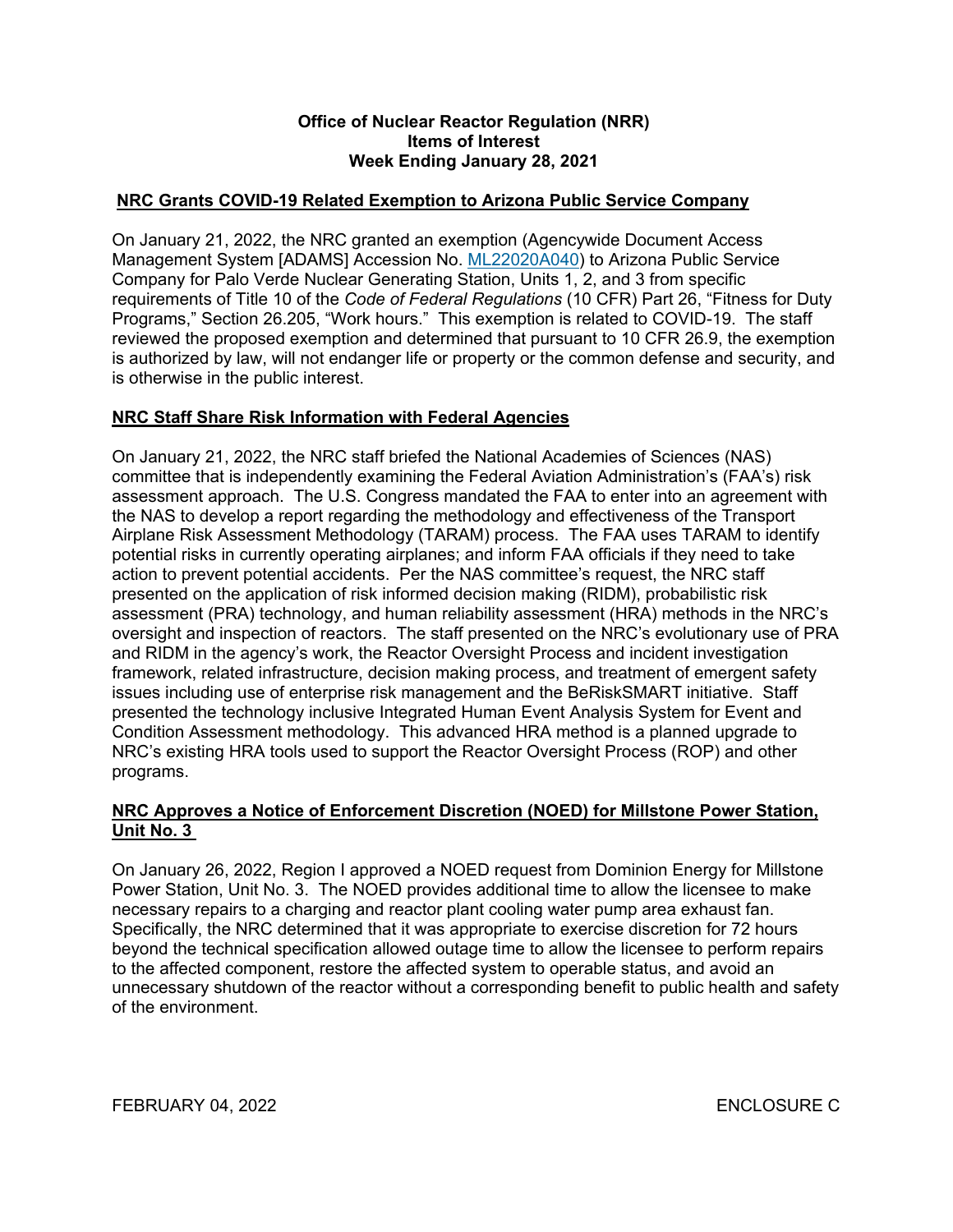## **NRC Conducts COVID-19 Lessons Learned Public Meeting**

On January 26, 2022, NRR and Regional staff conducted a public meeting on the operating reactor oversight program COVID-19 Lessons Learned assessment. The purpose of the meeting was to hear information and receive perspectives from external stakeholders with the intent to identify lessons learned and best practices from the COVID-19 pandemic that could be beneficial to consider in operating reactor oversight activities for routine use and for future environments that may limit or prevent access to nuclear power plant sites.

## **NRC Holds Pre-Submittal Meeting on Lead Test Assemblies**

On January 27, 2022, the NRC staff held a pre-submittal meeting with Southern Nuclear Operating Company to discuss the licensee's plans to submit licensing actions requesting approval to load accident tolerant fuel lead test assemblies (LTAs) in 2023. The licensee discussed possible amendment and exemption requests to load 16 fuel rods (4 assemblies with 4 rods/assembly) with an enrichment of 6 weight-percent Uranium-235 (U-235). This will be a first-of-a-kind licensing review involving an operating reactor proposing to load LTAs greater than the 5 weight-percent U-235.

## **NRC Holds Reactor Oversight Process Public Meeting**

On January 26, 2022, the NRC staff hosted a public meeting to discuss: Next Steps for the Withdrawn SECY-19-0067, "Recommendations for Enhancing the Reactor Oversight Process" and SECY-18-0113, "Recommendations for Modifying the Reactor Oversight Process Engineering Inspection" (ADAMS Accession No. [ML22025A132](https://adamsxt.nrc.gov/navigator/AdamsXT/content/downloadContent.faces?objectStoreName=MainLibrary&vsId=%7b3C3077AE-28D4-C465-846B-7E91A8700000%7d&ForceBrowserDownloadMgrPrompt=false)), Updates on Changes to the Problem Identification & Resolution Inspection, NRC staff response to Nuclear Energy Institute White Paper, "Proposal to Replace the ANS-PI with an ERFER-PI (ADAMS Accession No. [ML22021B190\)](https://adamsxt.nrc.gov/navigator/AdamsXT/content/downloadContent.faces?objectStoreName=MainLibrary&vsId=%7bCC79D360-1D57-C770-84CB-7E7D5DD00000%7d&ForceBrowserDownloadMgrPrompt=false) and NRC Involvement in Light Water Reactor Sustainability Plant Modernization (ADAMS Accession No. [ML22021B308\)](https://adamsxt.nrc.gov/navigator/AdamsXT/content/downloadContent.faces?objectStoreName=MainLibrary&vsId=%7b8E83FD91-A3BD-CEAB-858E-7E7DAC200000%7d&ForceBrowserDownloadMgrPrompt=false). Attendees included the industry's Reactor Oversight Process Task Force, NextEra, Entergy, and members of the public. The next bi-monthly public meeting on ROP related matters is scheduled for March 23, 2022.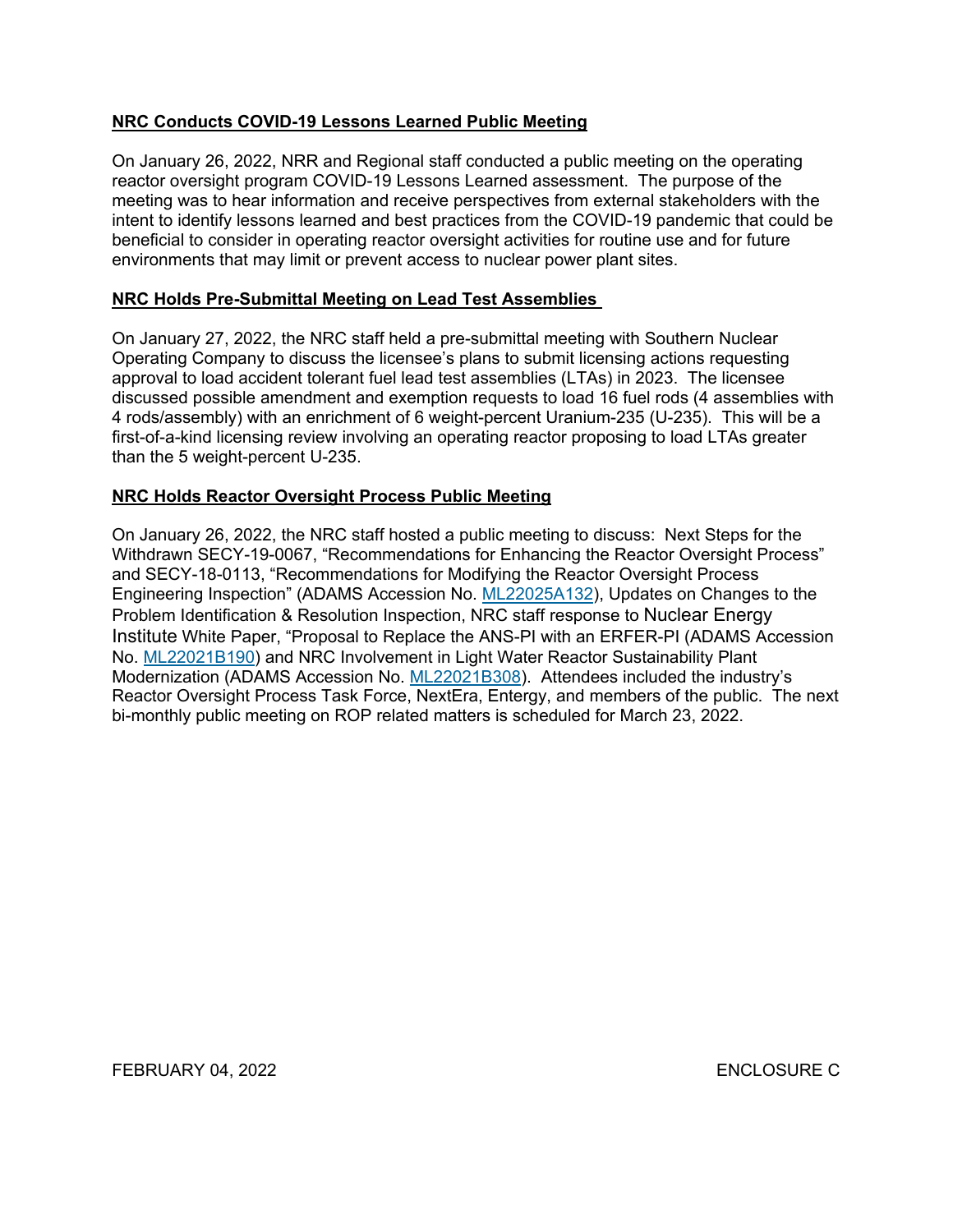### **Office of Nuclear Material Safety and Safeguards (NMSS) Items of Interest Week Ending January 28, 2022**

## **NMSS Staff Issued a License Amendment to Duane Arnold Energy Center**

On January 21, 2022, the NRC issued Amendment No. 315 to Renewed Facility Operating License No. DPR 49, for the Duane Arnold Energy Center (DAEC). The amendment consists of revisions the Technical Specifications that reflect the permanently shut down status of the facility, as well as the reduced scope of structures, systems, and components necessary to ensure plant safety once all spent fuel has been permanently moved to the DAEC Independent Spent Fuel Storage Installation, an activity which is currently scheduled for completion by mid-2022.

## **NMSS Staff Hosted Forum on Radioactive Material Shipments**

On January 26, 2022, the National Materials Program Co-Champions from the NRC and the Organization of Agreement States hosted a virtual forum to discuss the challenges associated with misplaced shipments of radioactive material and potential resolutions to those challenges. Some of the challenges raised included the oversight of the common carriers, the process for reporting missing material to the NRC or Agreement State, and concerns about radiation exposure if packages are damaged. Division of Materials Safety, Security, State, and Tribal Programs and Agreement State staff plan future actions and interagency coordination regarding the issues raised during the forum. Over 130 NRC and Agreement State staff attended the forum.

## **NMSS Staff Met with Members of the Osage Nation**

On January 27, 2022, the NRC staff met with the Tribal Historic Preservation Officer for the Osage Nation and other members of her staff. During the meeting, the NRC staff and members of the Osage Nation discussed the Agreement State program, lessons learned from tribal interactions during the Wyoming Agreement, opportunities for direct dialogue between the NRC and the Tribe after the Agreement goes into effect, and the NRC's responsibilities under Section 106 of the National Historic Preservation Act. The Osage Nation has ancestral lands in 15 States.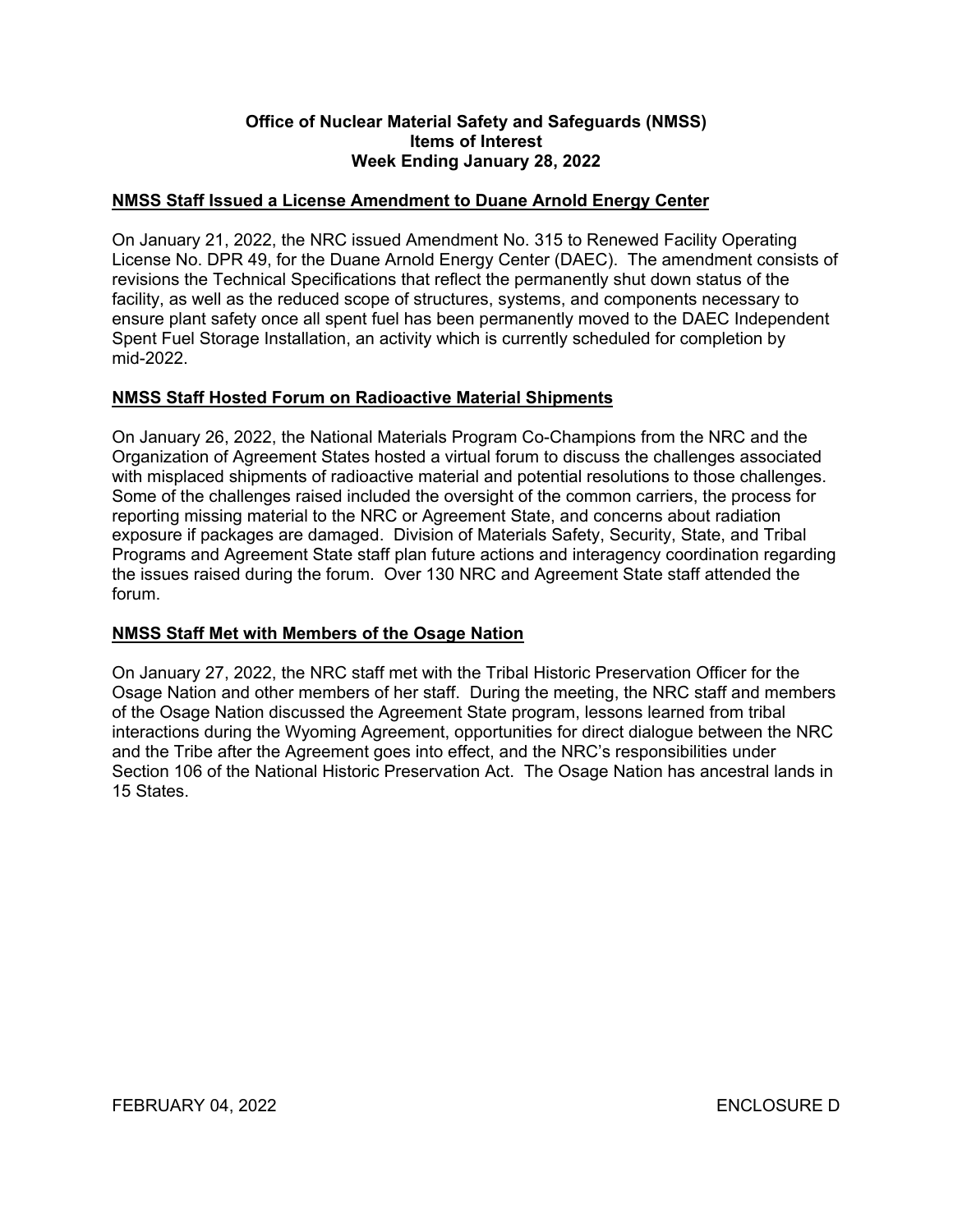### **Office of the Secretary (SECY) Items of Interest Week Ending January 28, 2022**

| <b>Document Released to Public</b>                                   | Date of<br><b>Document</b> | <b>Subject</b>                                                                                                                           |  |
|----------------------------------------------------------------------|----------------------------|------------------------------------------------------------------------------------------------------------------------------------------|--|
| <b>Decision Documents</b>                                            |                            |                                                                                                                                          |  |
| 1. SECY-19-0100                                                      | 10/09/19                   | Discontinuation of Rulemaking - Independent<br><b>Spent Fuel Storage Installation Security</b><br>Requirements                           |  |
| <b>Staff Requirements</b><br>2.<br>Memorandum<br>SECY-19-0100        | 08/04/21                   | Discontinuation of Rulemaking - Independent<br><b>Spent Fuel Storage Installation Security</b><br>Requirements                           |  |
| 3. Commission Voting Record<br>SECY-19-0100                          | 08/04/21                   | Discontinuation of Rulemaking - Independent<br><b>Spent Fuel Storage Installation Security</b><br>Requirements                           |  |
| 4. SECY-21-0072                                                      | 08/02/21                   | <b>United States Nuclear Regulatory</b><br>Commission's 2021 Report to Congress on<br>the Price-Anderson Act                             |  |
| 5. Staff Requirements<br>Memorandum<br>SECY-21-0072                  | 10/12/21                   | <b>United States Nuclear Regulatory</b><br>Commission's 2021 Report to Congress on<br>the Price-Anderson Act                             |  |
| 6. Commission Voting Record<br>SECY-21-0072                          | 10/12/21                   | United States Nuclear Regulatory<br>Commission's 2021 Report to Congress on<br>the Price-Anderson Act                                    |  |
| 7. Commission Voting Record<br><b>SECY-18-0058</b>                   | 01/27/22                   | Final Rule: Enhanced Weapons, Firearms<br><b>Background Checks, and Security Event</b><br>Notifications                                  |  |
| <b>Staff Requirements</b><br>8.<br>Memorandum<br><b>SECY-20-0005</b> | 01/27/22                   | SECY-20-0005: Rulemaking Plan for Training<br>and Experience Requirements for Unsealed<br>Byproduct Material (10 CFR Part 35)            |  |
| 9. Commission Voting Record<br><b>SECY-20-0005</b>                   | 01/27/22                   | SECY-20-0005: Rulemaking Plan for Training<br>and Experience Requirements for Unsealed<br><b>Byproduct Material (10 CFR Part 35)</b>     |  |
| <b>Information Papers</b>                                            |                            |                                                                                                                                          |  |
| 1. SECY-22-0007                                                      |                            | Weekly Information Report - Week Ending<br>01/14/2022                                                                                    |  |
| <b>Memoranda</b>                                                     |                            |                                                                                                                                          |  |
| <b>Staff Requirements</b><br>1.<br>Memorandum<br>M220127A            | 01/27/22                   | Affirmation Session - SECY-18-0058 - Final<br>Rule: Enhanced Weapons, Firearms<br>Background Checks, and Security Event<br>Notifications |  |